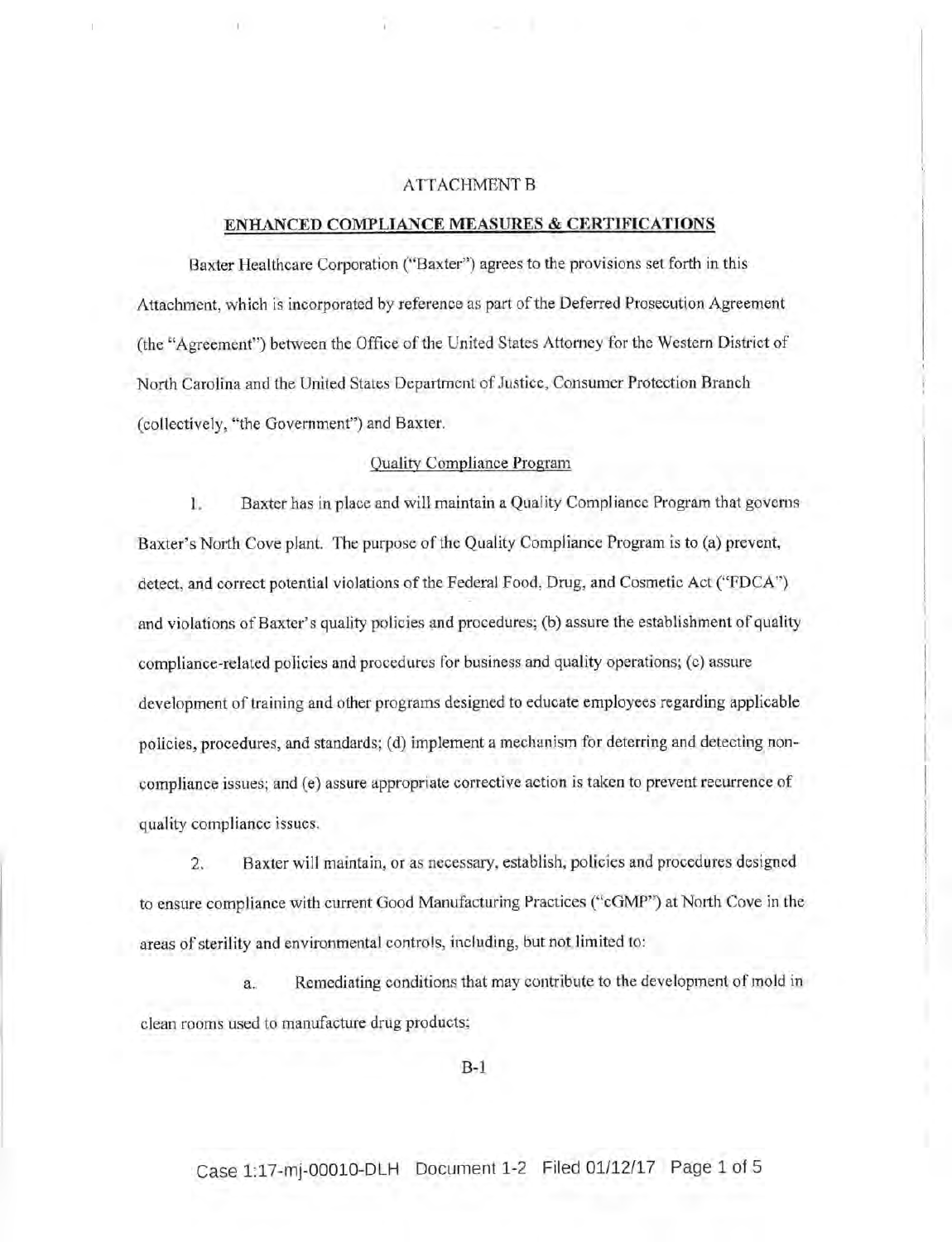Performing appropriate environmental monitoring of clean rooms used to  $b.$ manufacture drug products;

c. Inspecting high-e{ficiency particulate absorption ("HEPA") filters on at least a quarterly basis and replacing any filters with evidence of contamination including mold or other discoloration or characteristics suggestive of mold, and reporting any such frndings to quality personnel for appropriate investigation and remediation;

d. Maintaining a log of sterility test results and providing them within twenty-four hours upon request of the Government or the Food and Drug Administration ("FDA");

e. Maintaining a log of monthly environmental monitoring results and providing them within twenty-four hours upon request of the Government or the FDA; and

f. Submitting Field Alert Reports ("FARs") to FDA for every complaint received related to North Cove products and potential particulate matter in solution or mold until FDA deems them no longer necessary and subject to any guidance FDA may issue regarding FARs.

3. Baxter will maintain, or as necessary, establish, policies and procedures designed to enswe effective investigation of quality-related complaints through an enhanced corrective and preventative action ("CAPA") system, including, but not limited to:

a. Training all North Cove personnel that they must report all information that may reflect or impact the quality of North Cove's drug products to quality personnel, who in turn will review and determine whether corrective actions are required;

B-2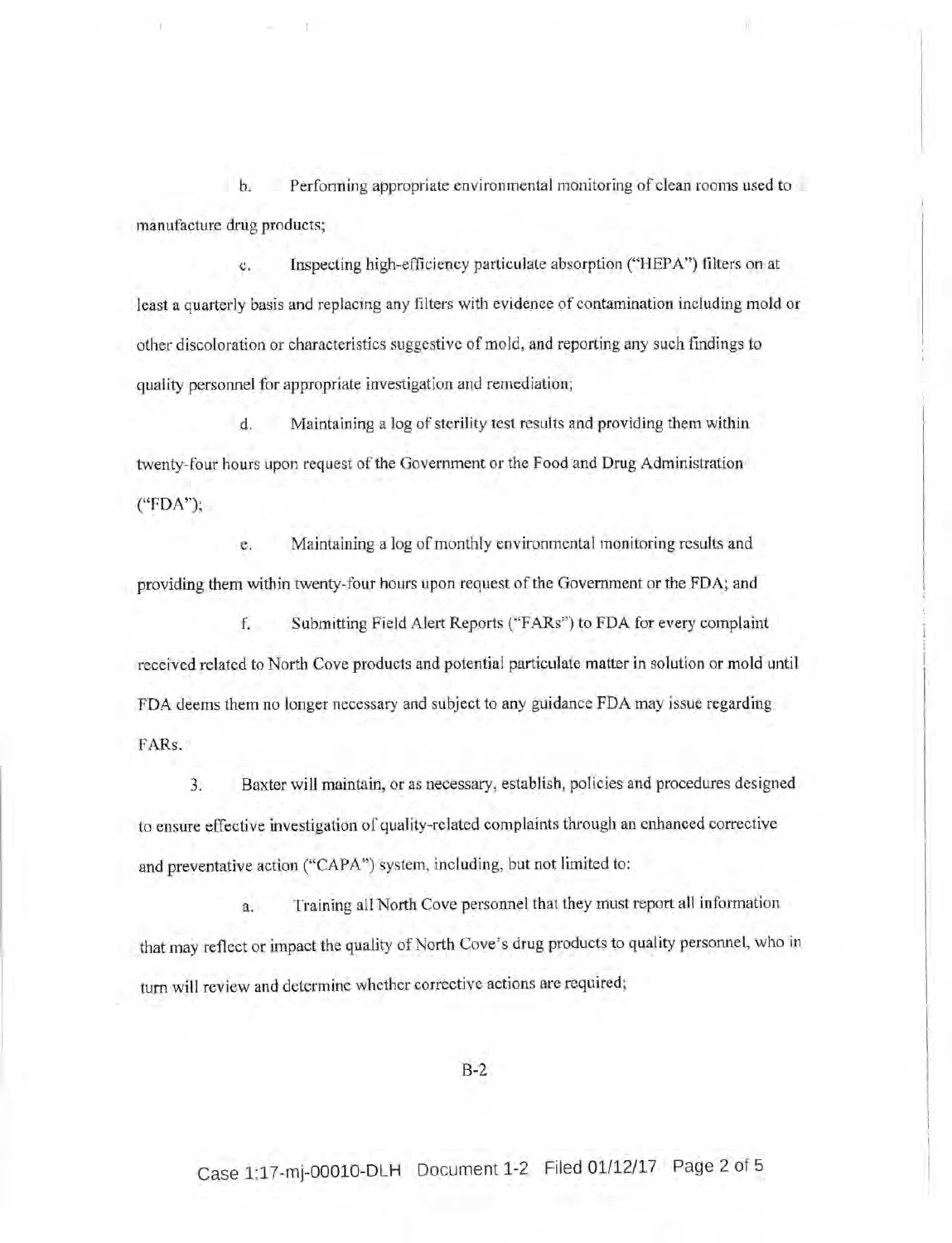b. Tracking and trending quality-related complaints related to North Cove to identify issues that may require corrective actions;

tl III also and the second control of the second control of the second control of the second control of the second control of the second control of the second control of the second control of the second control of the seco

c. Training relevant personnel on the CAPA process;

d. Installing a CAPA subject matter expert at North Cove to serve as the single point of accountability for the quality and timeliness of all CAPAs at North Cove;

e. Having a qualification process to ensure North Cove CAPA approvers and investigators are appropriately trained and qualified; and

f. Holding CAPA Review Board meetings at North Cove at regular intervals (at minimum, monthly).

4. Baxter will maintain, or as necessary, establish, policies and procedures designed to ensure appropriate handling of employee concems at North Cove, including, but not limited to:

a. Publicizing a helpline number at North Cove, including with prominent posters on bulletin boards near employee entrances and exits of the plant;

b. Holding plant-wide, annual town hall meetings at North Cove emphasizing its compliance program and non-retaliation policy;

c. Training North Cove management and supervisors annually on the importance of compliance; and

d. Training North Cove human resources personnel annually on how to conduct effective investigations, including when to refer complaints to quality and/or elevate complaints within the organization.

B-3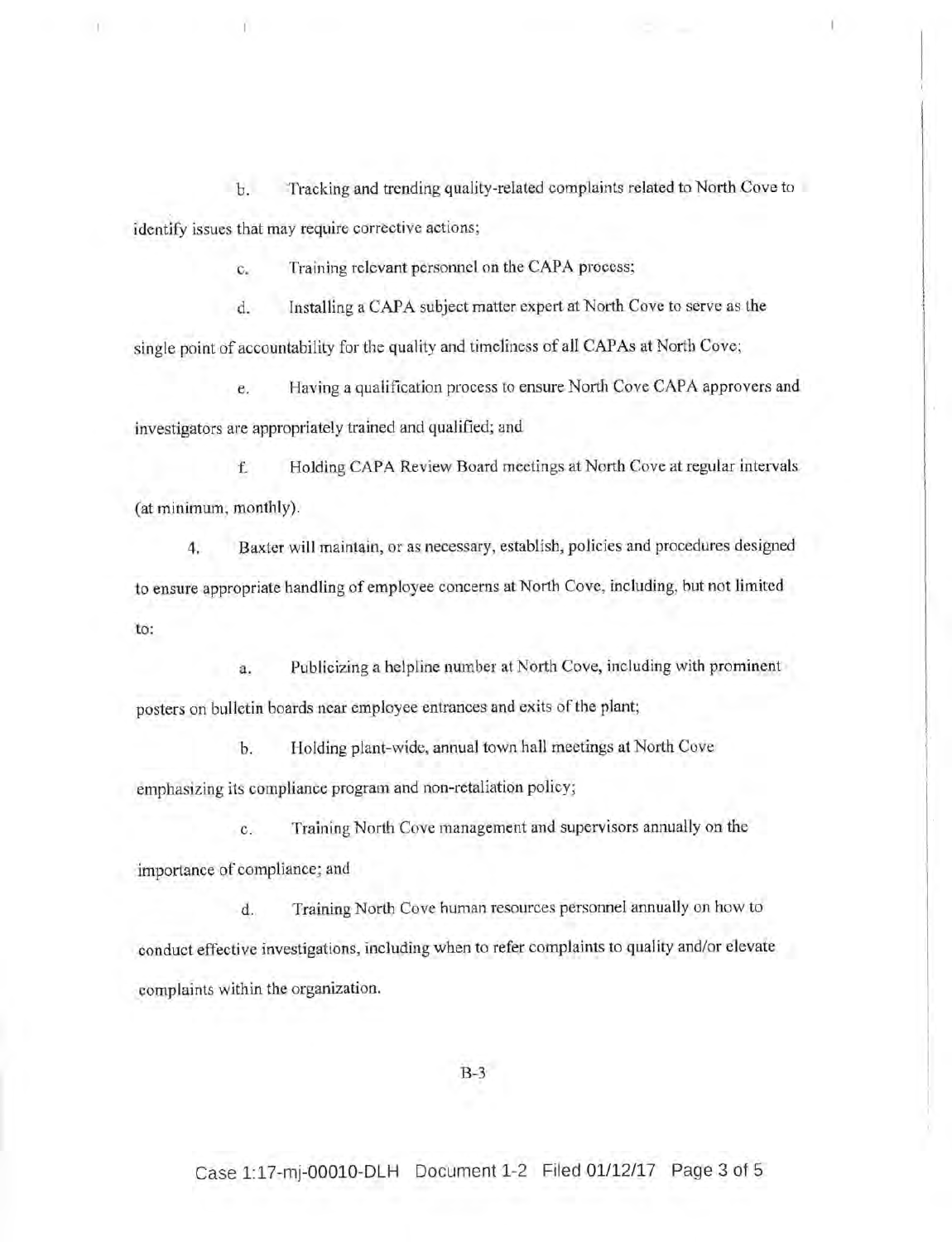5. Within 90 days of the Effective Date of the Agreement, Baxter will submit to the Government an implementation report summarizing the status of the implementation of its commitments under the Quality Compliance Program.

#### Certification and Board Resolution

6. Baxter will provide the following Cerlification and Board resolution to the Government on an annual basis for the Term of the Agreement. Each one-year period, beginning with the one-year period following the Effective Date of the Agreement, will be referred to as a "Review Period." Baxter will provide the Certifications and Board resolution to the Government within ninety (90) calendar days foilowing the end of each Review Period.

<sup>7</sup>. On an annual basis, the President of Baxter's Hospital Products business (the "President") will conduct a review of the effectiveness of Baxter's Quality Compliance Program as described in paragraphs l-4 above during the preceding Review Period. Based on his or her review, the President will submit to the Govemment a signed certification stating that, to the best of his or her knowledge, during the period [insert time period]: (1) the Quality Compliance Program continued to include the policies and procedures set forth in paragraphs 1-4; and (2) at the time of his or her certification, the President is unaware of any facts demonstrating that the aforementioned measures were ineffective in preventing material violations of cGMP related to North Cove's drug products. The certification by the President will summarize the review described above that he or she conducted to provide the required certification. If the President is unable to provide any part of this certification, he or she will provide a detailed explanation for why he or she is unable to provide such certification. The certification and detailed explanation will be sworn to under the pains and penalties of perjury and will set forth that its representations

B-4